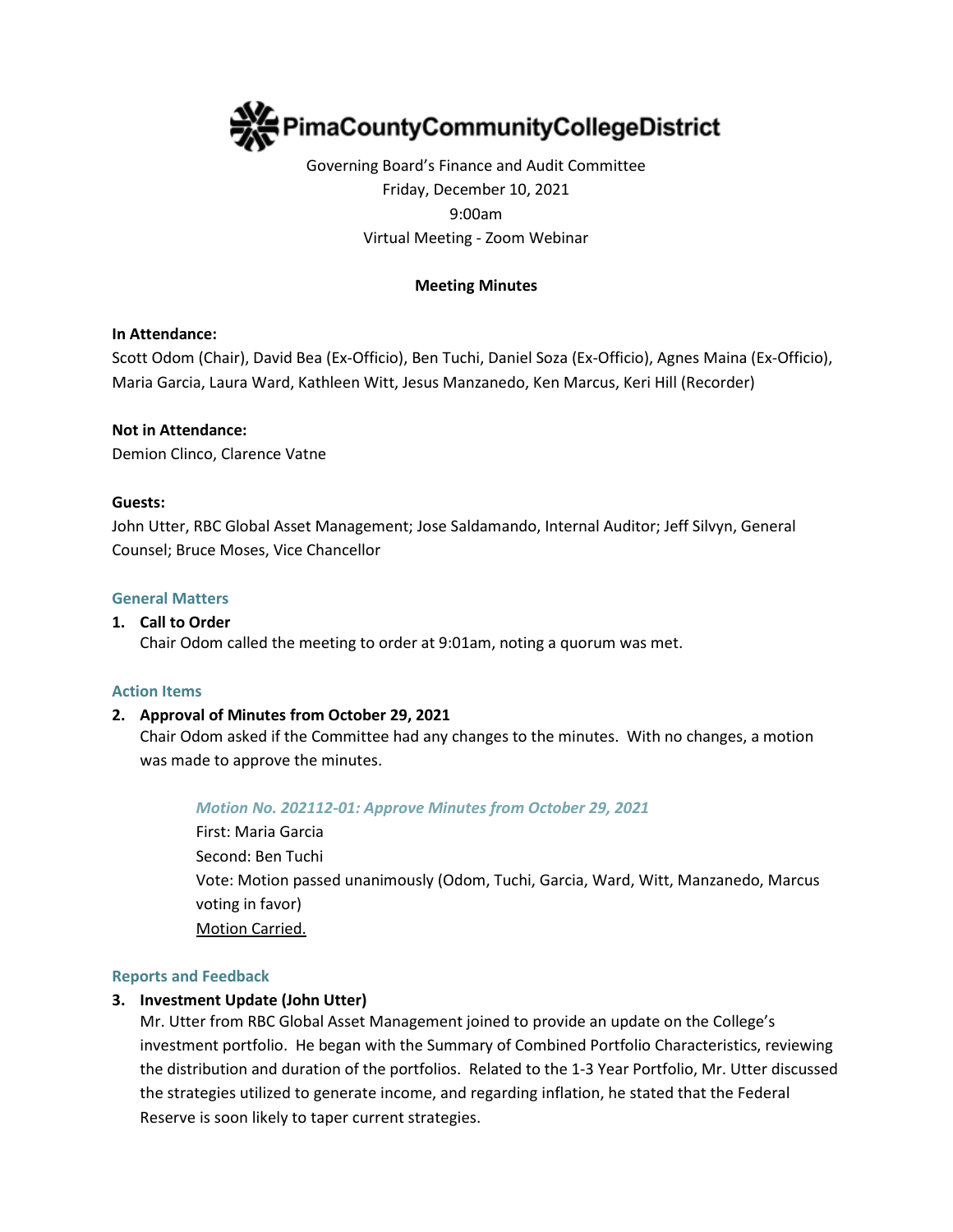Related to the Ultra Short Portfolio, the income return is positive and the yield has increased since October of this year.

Mr. Utter continued with an overview of activity at the Federal Reserve, stating that Powell will remain the Chair. The U.S. Economy is improving unemployment, with 5.8M jobs added year-todate, but much remains uncertain. The Credit Market Environment is showing strong corporate earnings.

The overall outlook remains positive for 2022, with considerations for reduced globalization and geopolitical challenges. RBC is breaking out components of inflation to categorize permanent factors versus those related to the pandemic.

Mr. Tuchi asked about the U.S. business cycle scorecard, as the allocation at the start of the cycle is an outlier. Mr. Utter described the scorecard's attempt to represent the brief recession at the start of the pandemic and the quick snapback to a stronger economy.

### **4. Internal Audit Update (Jose Saldamando, Jeff Silvyn)**

Mr. Saldamando thanked Ms. Ward for recently joining this Committee, as he has known her for several years. He introduced the December 2021 audit report, beginning with the general department update. The Capital Projects and Information Technology audits are in the planning stages and will be co-sourced with Heinfeld Meech, a local accounting firm. Mr. Saldamando also met with key stakeholders related to the distribution and awareness of the Student Code of Conduct Policy.

The Security and Access Control Work Group is defining and recommending standards for College access controls, and Mr. Saldamando is continuing work with the Strategy, Analytics and Research (STAR) department related to various College-wide projects.

Moving on to the Audit Recap, there are 58 findings closed and nine findings open related to the Automotive, 2020 Center for International Education and Global Engagement, Health Insurance Portability and Accountability Act (HIPAA), Information Technology (IT), Key Controls, Clery Act Compliance, and Procurement & Contracts audits. The IT change management finding by the Arizona Auditor General has been closed. Mr. Saldamando provided an update on the current audit plan and the status of the projects.

Ms. Garcia asked if there will be an audit on the federal Higher Education Emergency Relief Funds (HEERF), as she would like a more current report on the allocations and the total funds. Ms. Maina stated that the Auditor General audited the HEERF grants for fiscal year 2021, and she recommended Mr. Saldamando touch base with the lead auditor. Mr. Manzanedo requested that the report be provided by another area, and not through the audit department, to maintain impartiality.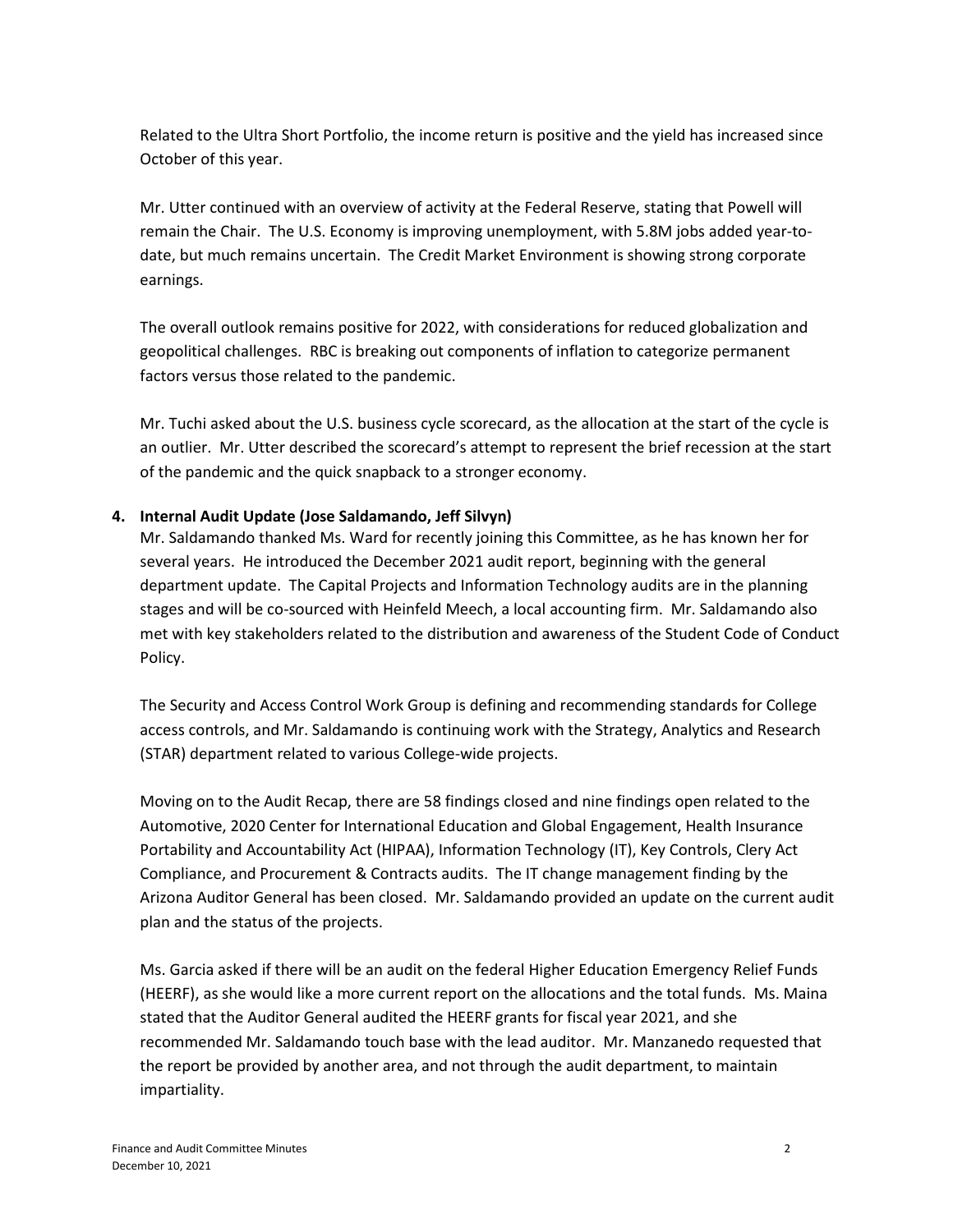Ms. Ward recently reviewed the annual audit plan, and she had a question about the categories for items reported as complaints or whistleblowers, as one of the categories is "Other". Mr. Saldamando described the Office of Dispute Resolution and how they respond to the reports; the Office of Dispute Resolution will be invited to a future meeting.

Chair Odom thanked Mr. Saldamando for his report.

### **5. Enterprise Risk Management Update (David Parker)**

Mr. Parker introduced the Enterprise Risk Management (ERM) and Compliance Report. He provided an update on the development of the ERM program, as the College has in recent years been more risk-averse.

Various risk assessment tools from other entities have been reviewed as Mr. Parker seeks to develop them for the College, and there is great collaboration as these tools are shared between institutions. The recent response to the Federal Contractor Executive Order provided an opportunity to utilize the new ERM tools, which identified issues and management considerations that needed to be addressed.

The next steps include an orientation in February for ERM workgroup members.

Ms. Witt asked for an example of what was found when the model was utilized. Mr. Parker shared the matrix and noted some of the steps that should have been taken earlier in the process.

Mr. Odom asked if the College had a risk appetite statement. Mr. Parker shared an early draft, which includes risk-averse to risk- (opportunity) seeking, as well as the level of authority needed to execute and the purpose for seeking the risk. The ERM workgroup will finalize the risk statement this Spring. Mr. Silvyn noted that part of the College's interest in ERM was driven by the large difference in appetite for risk across the College, as some departments have a high tolerance for risk while others have zero. The new ERM framework will create balance and provide a system to evaluate risk across the College, rather than within an individual unit.

Chair Odom thanked Mr. Parker for his work.

## **6. Higher Learning Commission (Bruce Moses)**

Dr. Moses stated that the Higher Learning Commission (HLC) will be conducting a Focused Visit on Criterion 2.C. this Spring. The visit will comprise two peer reviewers, and an agenda is expected approximately four weeks prior to the visit.

Criterion 2.C. states the following: *The governing board of the institution is autonomous to make decisions in the best interest of the institution in compliance with board policies and to ensure the institution's integrity.*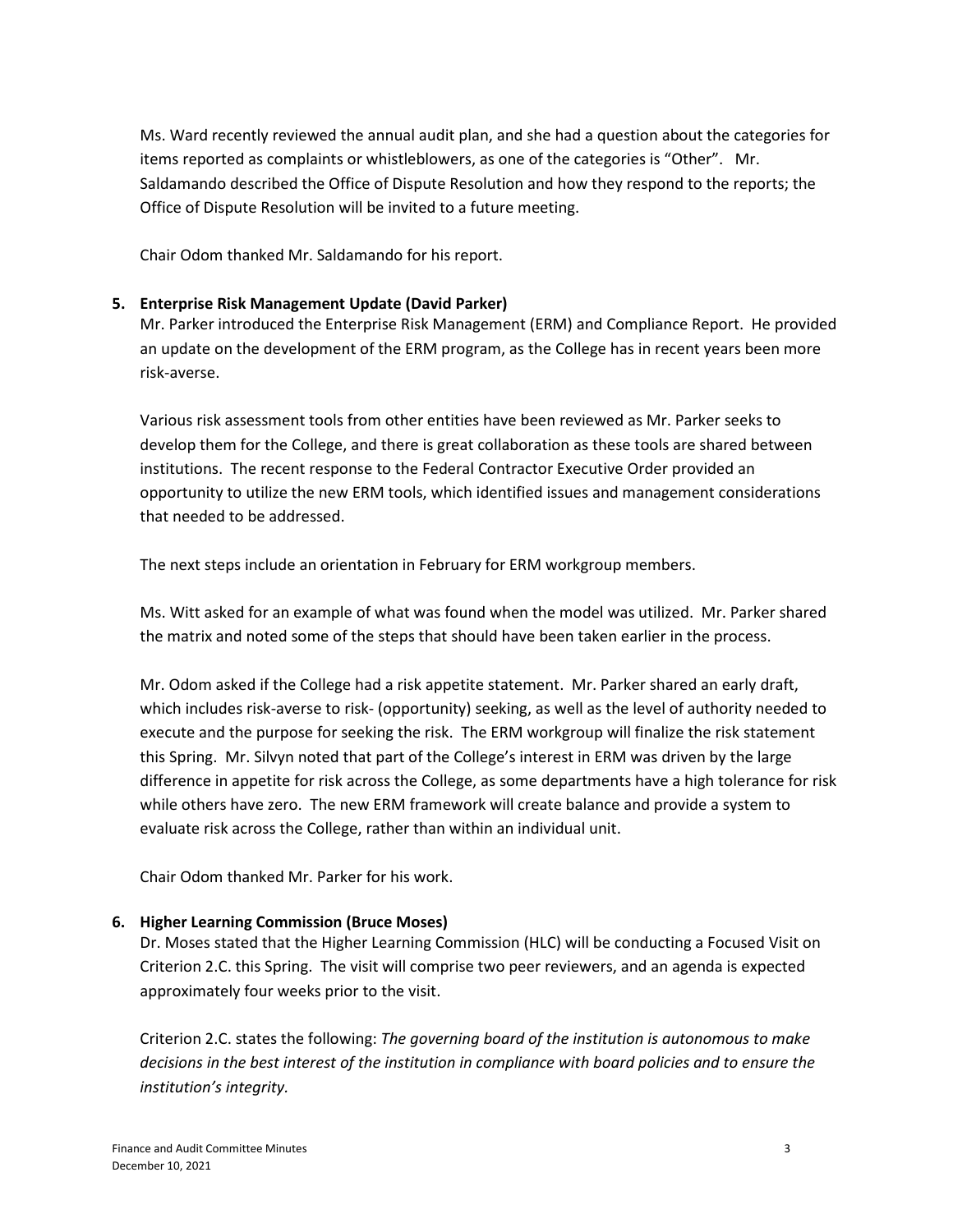Mr. Manzanedo asked for more information about the complaint. Two complaints, one by a former employee and one by a community group, were filed with the HLC. Based on the complaints and the response by the College, the HLC is seeking to ensure that Criterion 2.C. is being met.

Ms. Garcia asked if it is possible that the HLC will be looking at all areas of the College during the visit, including those not addressed during the last visit. From Dr. Moses' experience, the visit is focused on 2.C. but it will open up for other items to be presented to the peer reviewers during their visit.

Dr. Moses will be in touch with Dr. Bea and Mr. Silvyn after the agenda is received, and this Committee will be notified if their participation is required.

## **7. CFO Update (David Bea)**

Dr. Bea began with an update on the revenue bonds and the status of current projects, as well as the Aviation Technology Center expansion, which is largely funded by appropriations by the State of Arizona. The Center of Excellence for Public Safety and Security is in the early development stages and may require additional funds for completion. There are several cost escalation issues with the projects; they have been manageable to date, and this Committee will be kept apprised.

On November 29, 2021, the Governing Board held a Study Session on the Fiscal Year 2023 Budget Outlook. Full time student equivalents (FTSE) are down, and enrollment will be a focus of this year's conversation related to allocations of personnel and financial resources.

Ms. Garcia mentioned that the Educational and Facilities Master Plans are based on higher enrollments. With many students moving online or hybrid, the College has a large footprint that is still expanding and she is concerned it will run out of resources. Dr. Bea stated that the size of the infrastructure needs to be aligned with FTSE, and three scenarios will be created, including the possibility of taking offline or repurposing a campus. Further, the Master Plans are being reevaluated to better align with current enrollment, and there will be consideration to parsing out the types of space (occupational vs. traditional classroom) to get a better idea of the usage. The College has strong reserves, which are primarily being allocated for the Center of Excellence for Health Professions.

Ms. Witt asked how space usage is calculated and if there is a breakdown of cost per FTSE. Dr. Bea described the metrics that are annually assembled, and Ms. Garcia asked this Committee to consider these factors as conversations related to the possibility of raising the tax levy occur. The College has not raised the levy the last two years, and the Board has not expressed interest in any large tuition increases.

Dr. Bea discussed the expenditure priorities for fiscal year 2023, and the classification and compensation study will be a major component. He continued with some of the priorities of the